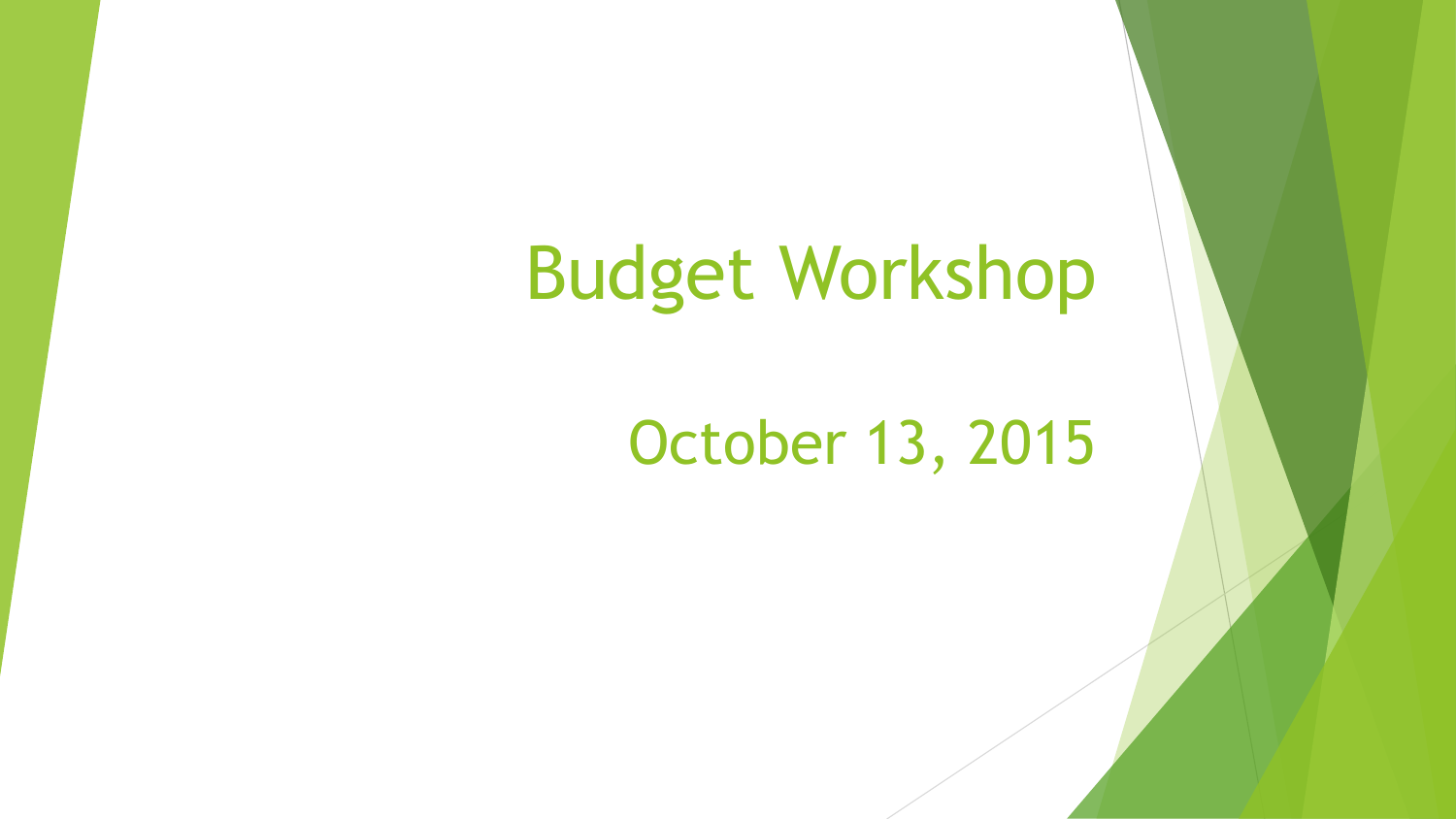# Agenda

- Historical Recap How did we get here?
- Budget Update:
	- FY 2014-15 Preliminary
	- FY 2015-16 Budget
	- FY 2016-17 Projection
- ▶ Current Status
- Where do we go from here?
	- Potential Solutions/Options
- **Finance Committee Recommendation**
- Impact on CED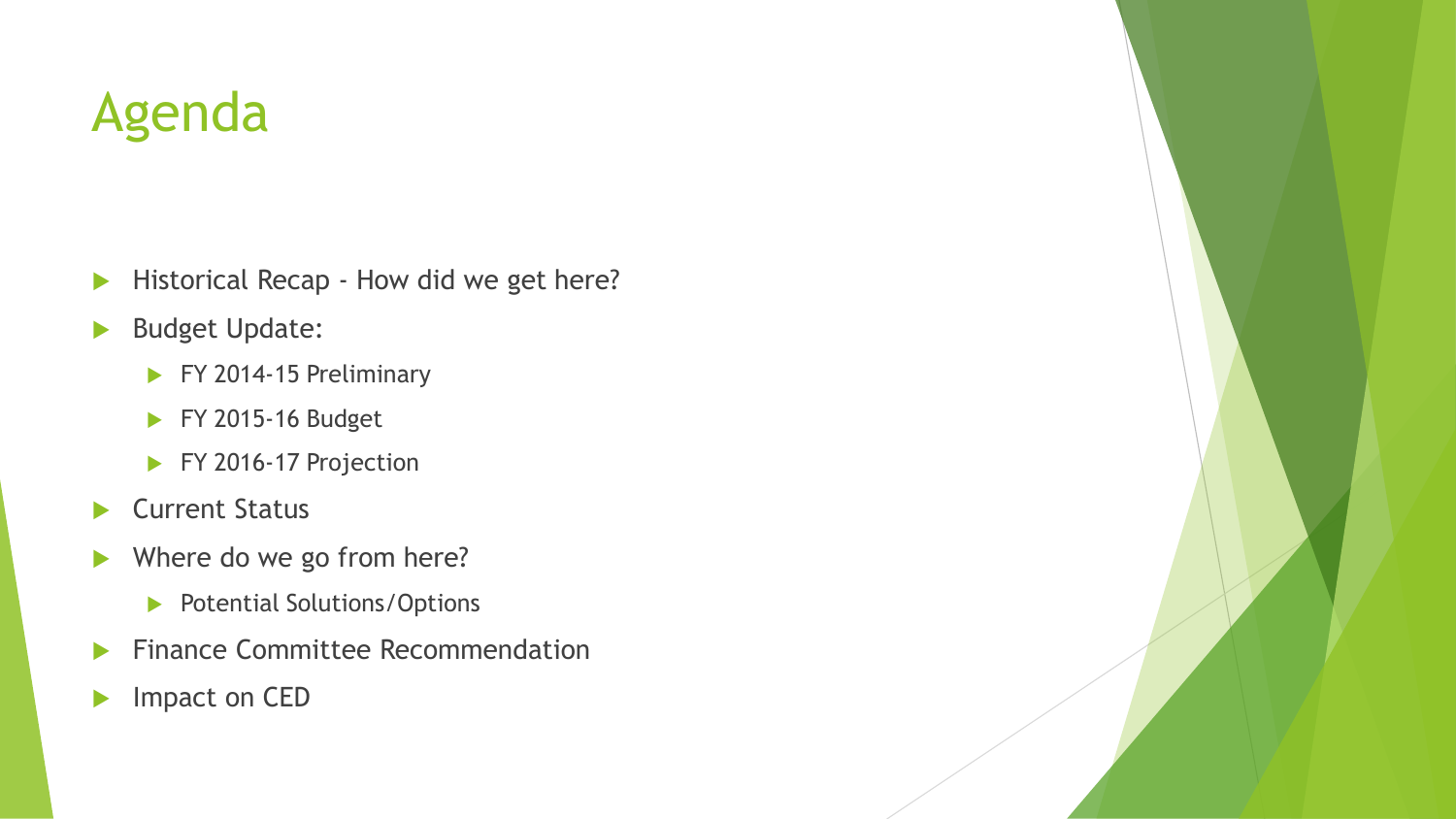#### Historical Recap – Contributing Factors

- Economic Decline Great Recession
	- ▶ \$1.6 Million Decline in Property Tax (2015 still \$600K below high of 2009)
	- $\triangleright$  \$6.2 Million Decline in Sales Tax (2015 still \$3.5M below high of 2006)
- Loss of UUT \$4.9 Million
- ▶ Loss of Redevelopment \$1.5 Million Loss in 2013 and ongoing loss of funding for development in the City.
- Increase in operating costs PERS \$1.6 Million increase in 2016
- General Fund Revenues peaked in 2007 at \$41.7 Million and dropped to \$27.0 Million in 2012 – a **\$14.7 Million revenue decline**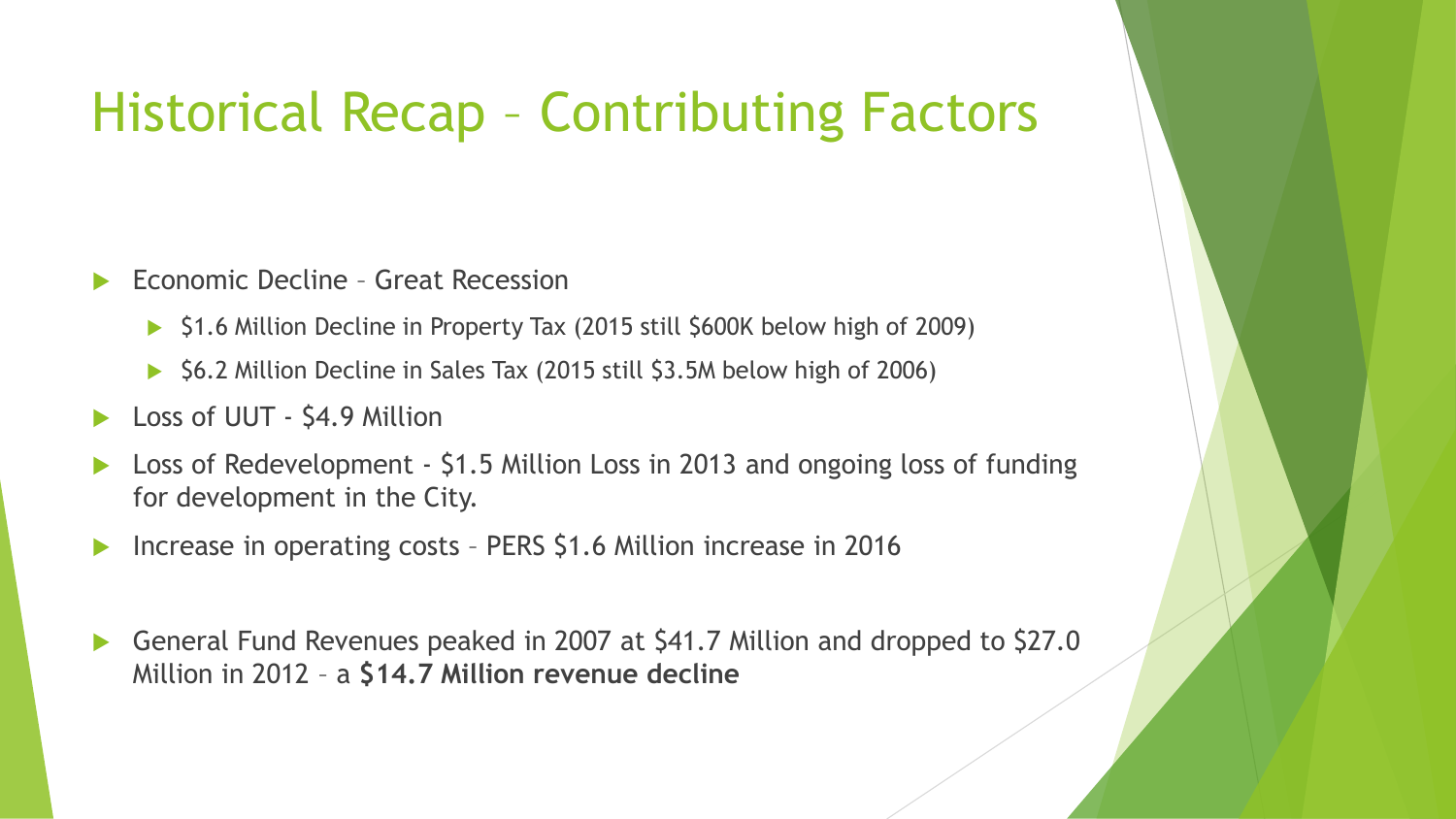# Historical Recap – City's Response to Declining Revenues

- City Wide Layoffs resulting in Reductions in Services Citywide
	- **Police Elimination of Gang Unit, Narcotics Unit, Neighborhood Enrichment Team, CART,** Impound Lot, and Traffic Unit
	- **Fire Rolling Brown-Outs, elimination of Medic Squad**
	- ▶ Recreation Reductions in Hours at the Library (50%) and Community Centers, Reduced Hours/Services/Events Department Wide, lost funding for Birthday Celebration
	- ▶ Public Works Weed Abatement, Sidewalk Repair, Street Patching, Park/Restroom Maintenance, Playground Repair, Tree Trimming/Removal, Active Graffiti Abatement, Irrigation Maintenance/Repair, Ball Field Maintenance, Building Maintenance/Repair, Vehicle Maintenance
	- Development Services Staff reductions resulted in increased processing times
- Deferral of Capital Purchases and Capital Improvements
- Deferred Maintenance of City Facilities, Parks, Streets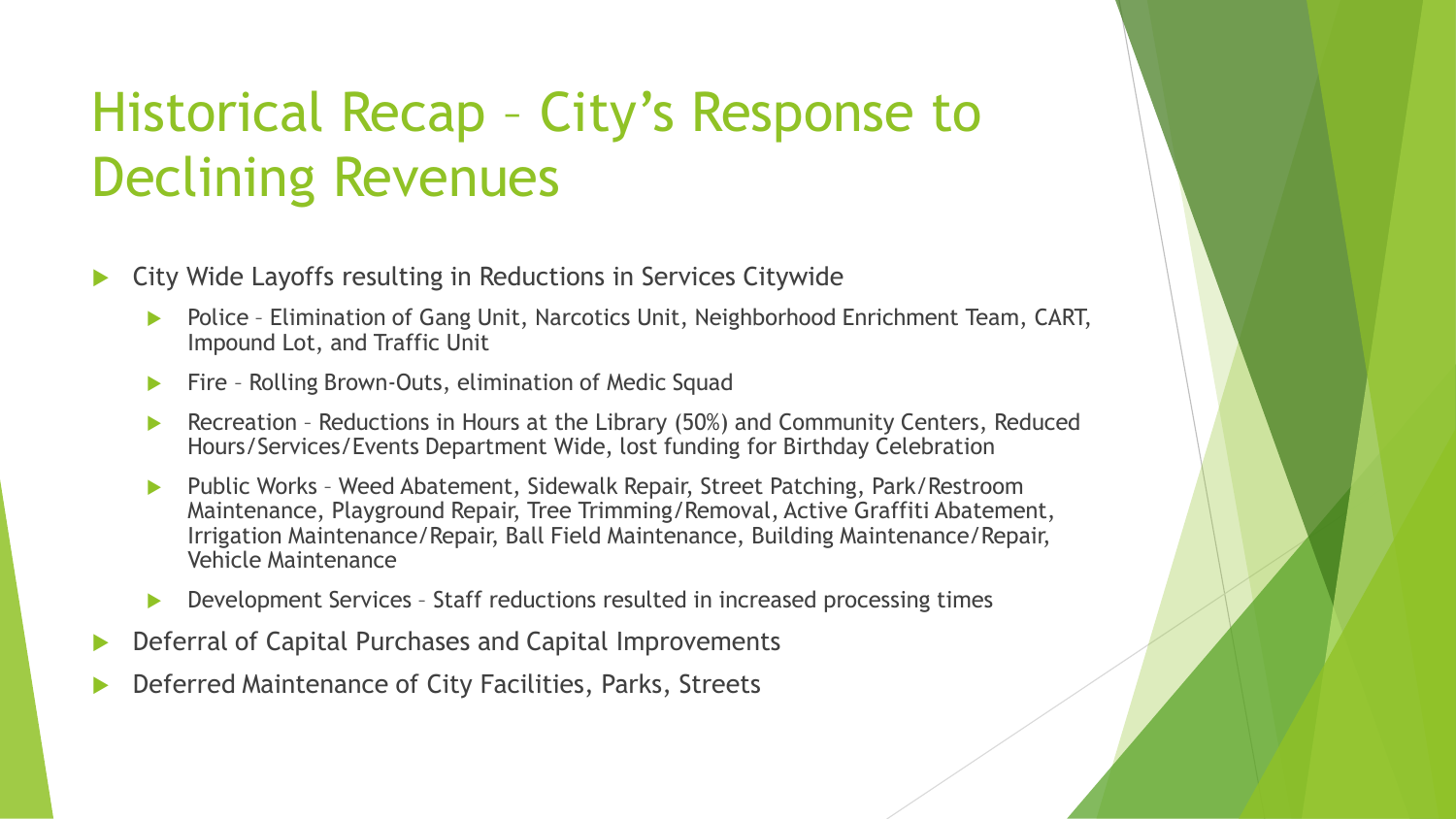# Historic Staffing Levels



- The City has lost about 148 positions during the recession
- ▶ Current budgeted positions are 93 less than in 2009 ~ 23% reduction
- Staffing levels continue to be below those of the 1980s and 1990s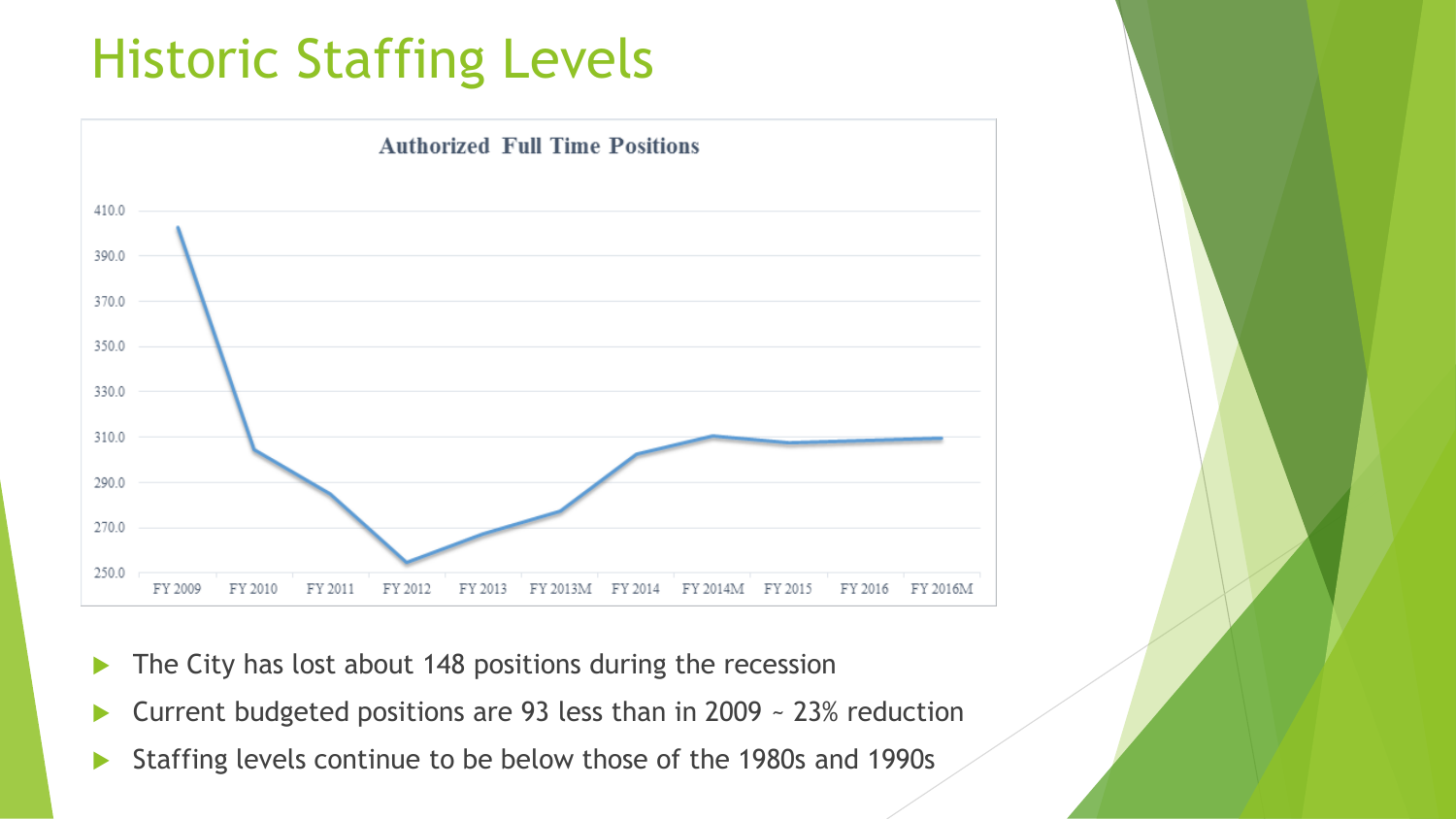#### Historical Revenues and Expenditures

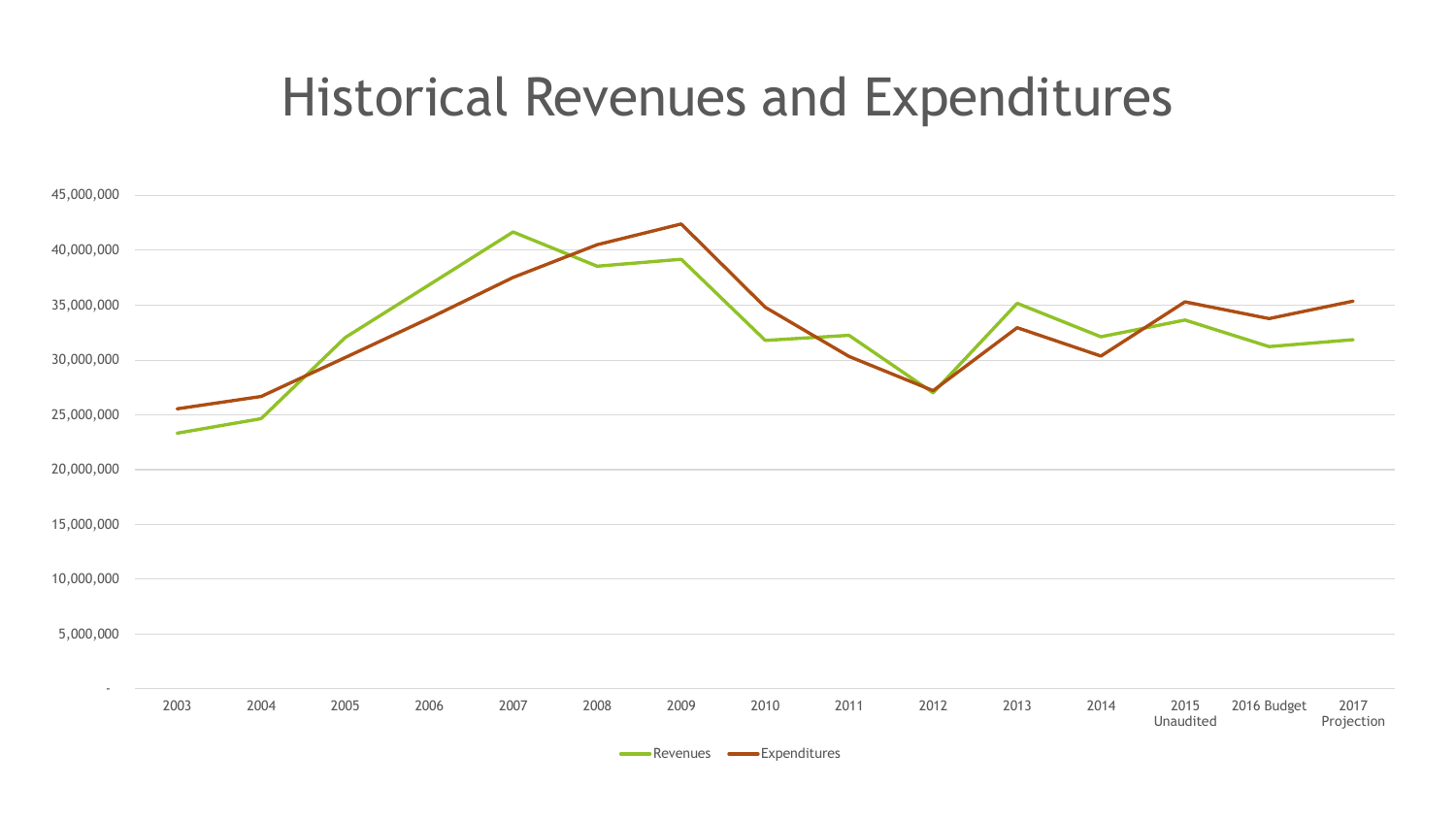#### One time Revenues…

These revenues assisted the City to get by since the Recession:

- ▶ 2013 \$2.9 Million City's share of Redevelopment Dissolution
	- \$4.9 Million Waste Water loan payment
- ▶ 2015 \$1.0 Million Grant Fund refund to General Fund
	- \$230K IVDA Refund
	- \$205K State Mandated Cost Reimbursements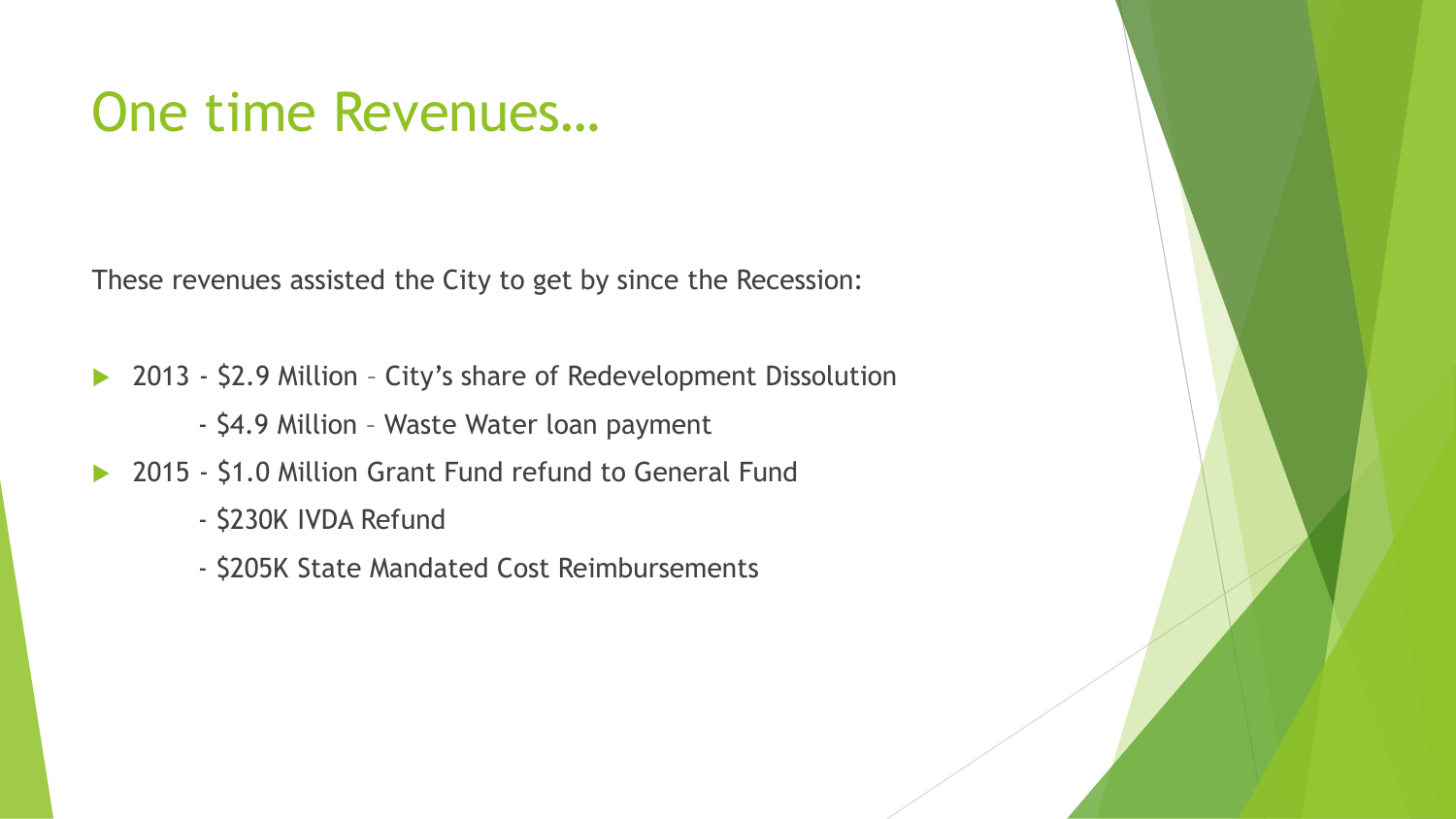# Fiscal Year 2014-15 Update (Preliminary/Un-Audited)

| June 30, 2014 Audited Fund Balance<br>FY13 Wastewater Lease Payment Reclassification | 2,169,415    |
|--------------------------------------------------------------------------------------|--------------|
|                                                                                      | 4,991,938    |
| <b>Available Fund Balance</b>                                                        | 7,161,353    |
|                                                                                      |              |
| Revenues (un-audited)                                                                | 33,644,978   |
| Expenditures (un-audited)                                                            | 33, 331, 473 |
|                                                                                      |              |
| Less Transfers to cover negative cash balances in other funds                        | (1,973,873)  |
|                                                                                      |              |
| Projected Fund Balance at June 30, 2015                                              | 5,500,985    |
|                                                                                      |              |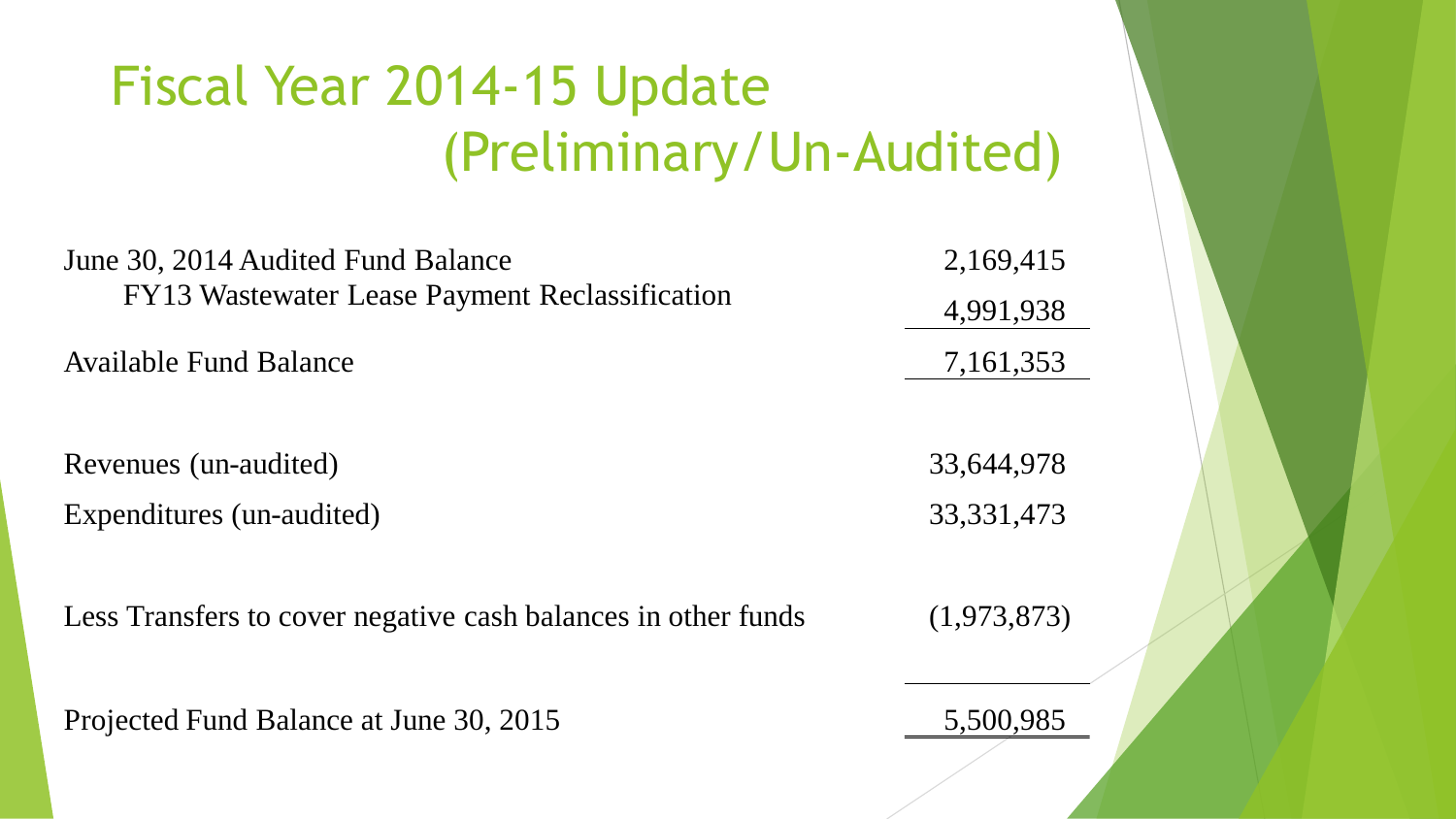# FY 2015-16 Budget and FY 2016-17 Projection

Budget Surplus/(Deficit) (2,529,284)

Projected Fund Balance at June 30, 2016 2,971,701

Projected FY 2016/17 Budget Deficit (3,500,000)

Projected Fund Balance at June 30, 2017 (528,299)

Revenues 31,232,368 Expenditures 33,761,652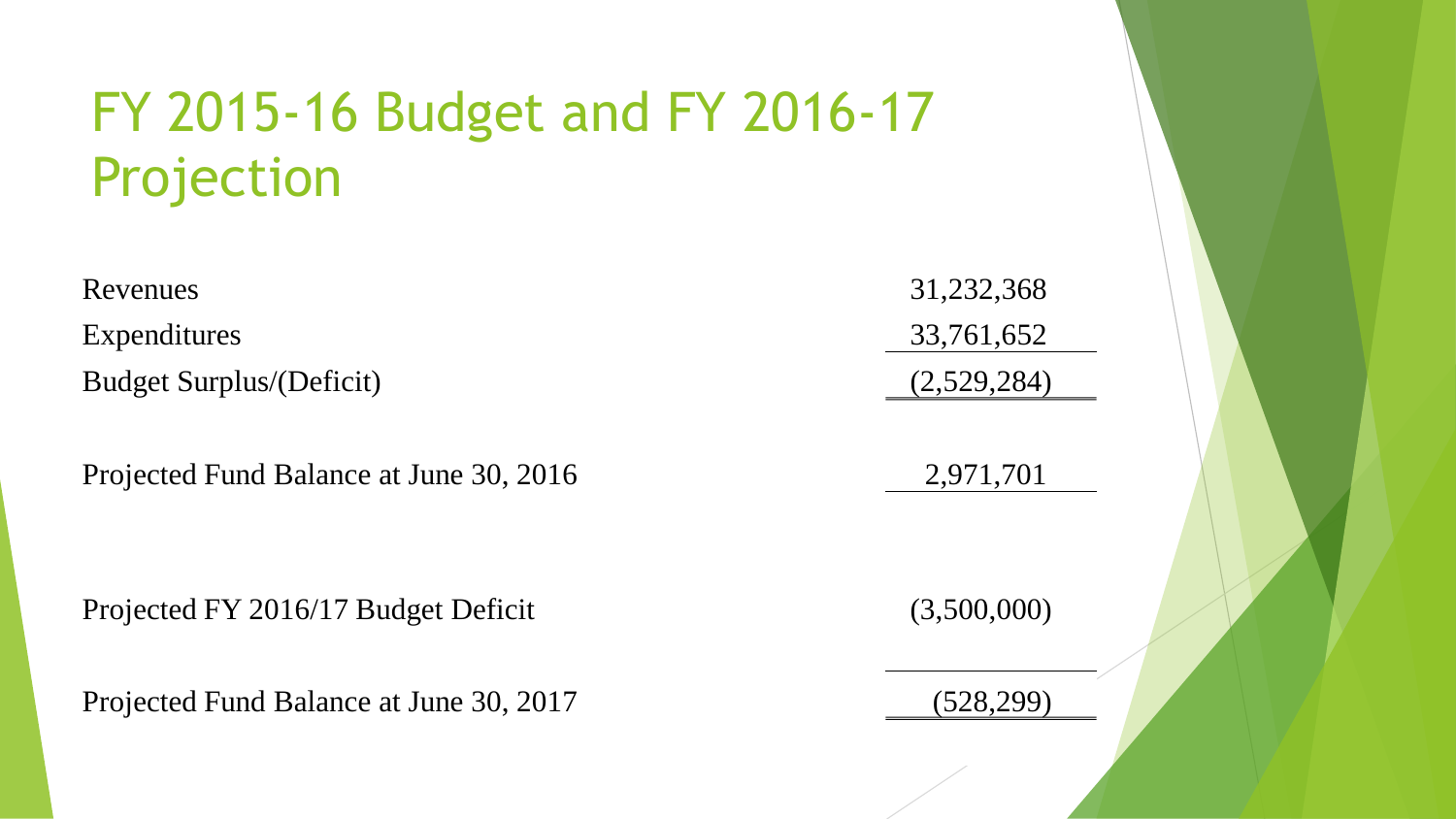#### **General Fund Reserves**

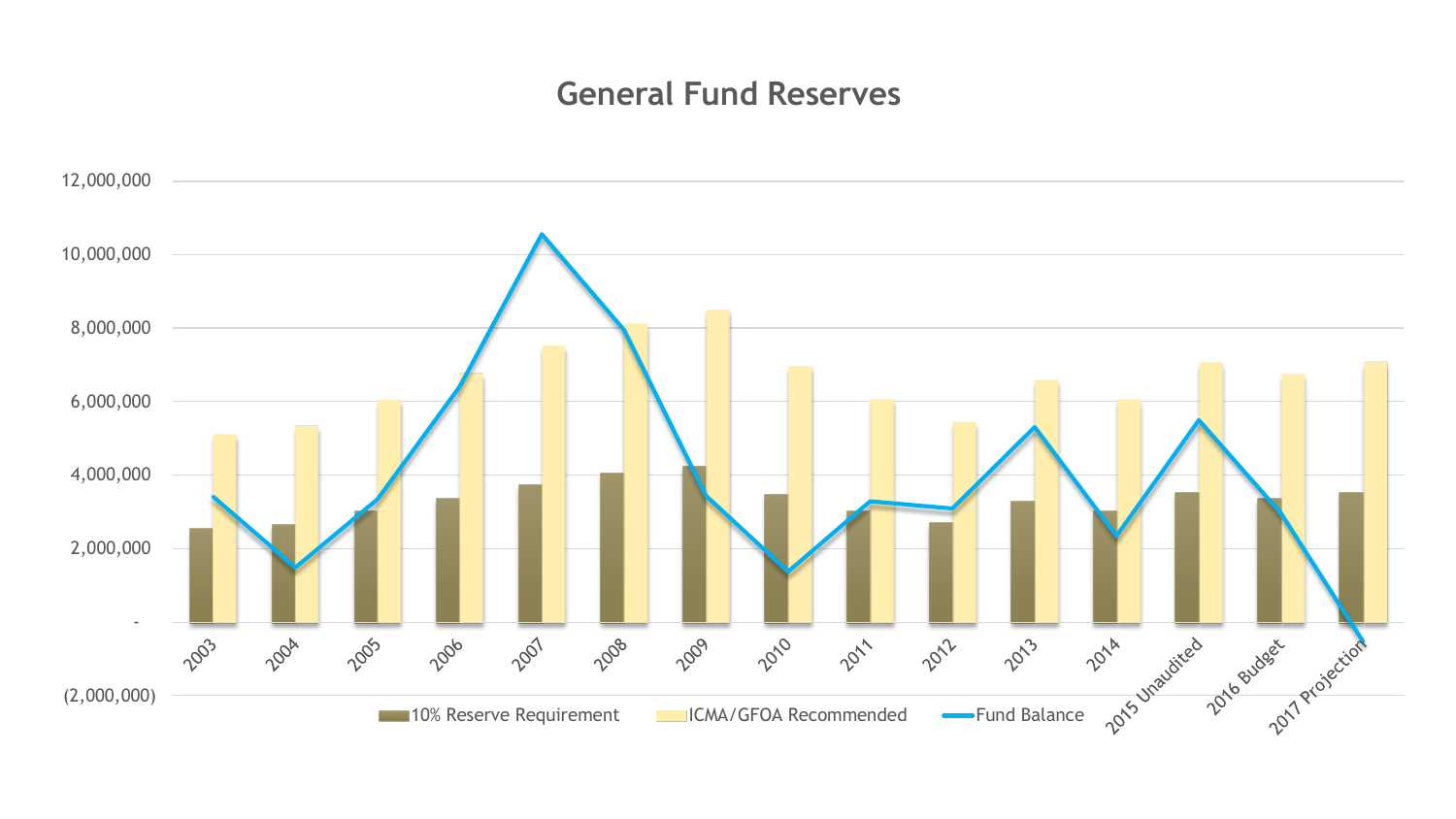#### Measures Taken to Date

- Expenditure reductions in all departments
- Implementation of Rental Property Business License Program
- Restructuring of Redevelopment Bonds
- Reduction in legal costs in new agreement (City Council 10/20/15)
- Increase in administrative reimbursement fee for Fire Services
- General Fund hiring freeze (administrative)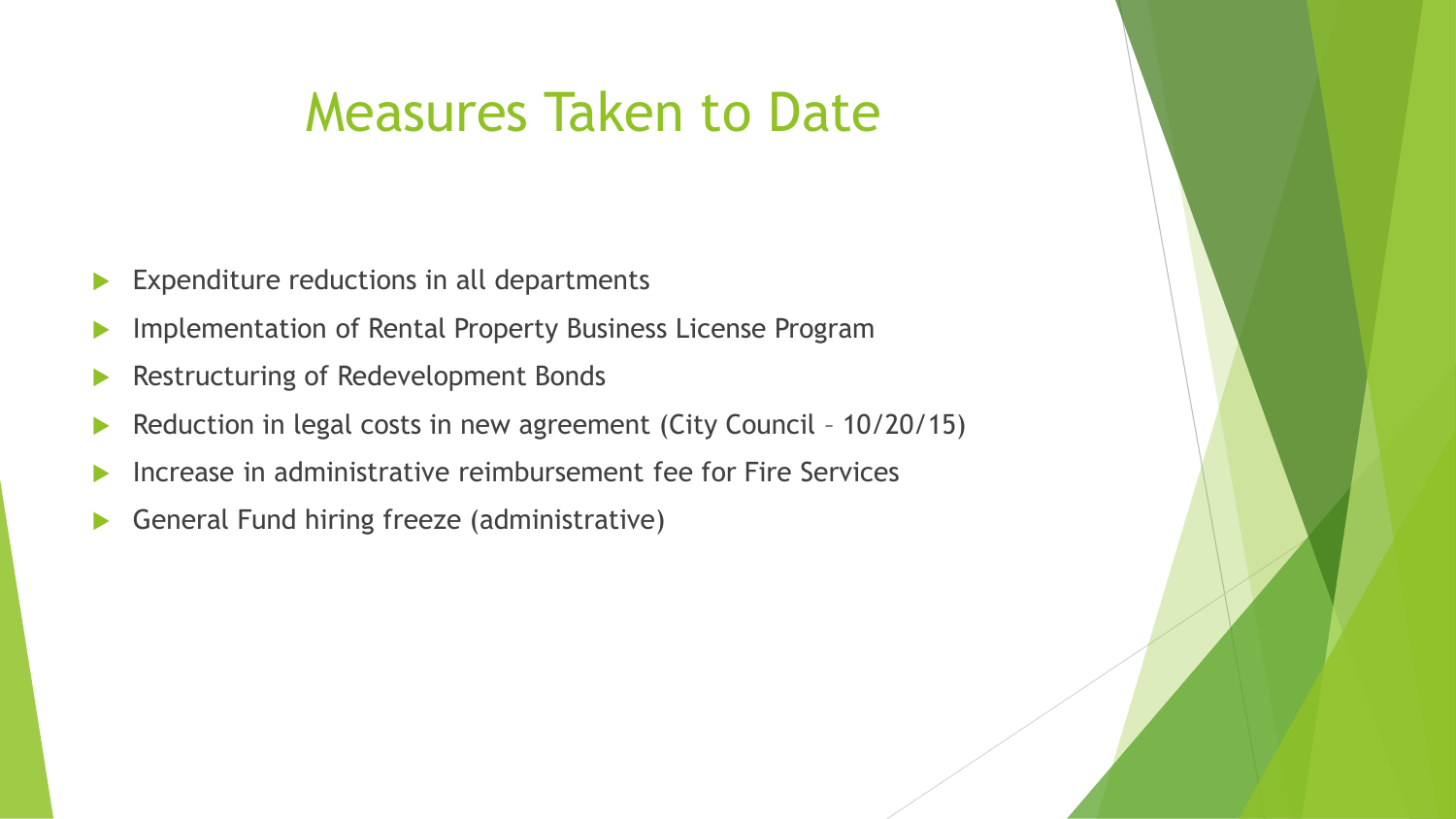# Current Departmental Reductions in Services

- Police Department Gang Unit, Narcotics Unit, Neighborhood Enrichment Team, Impound Lot, and Traffic Unit (50%)
- Fire Medic Squad, Fire Inspection Program, Reception Service
- Public Works –Weed Abatement, Sidewalk Repair, Street Patching, Park/Restroom Maintenance, Playground Repair, Tree Trimming/Removal, Active Graffiti Abatement, Irrigation Maintenance/Repair, Ball Field Maintenance, Building Maintenance/Repair, Vehicle Maintenance
- Development Services Staff reductions resulted in increased processing times
- Community Services Reduced Library Hours (50%), Reduced Hours/Services/Events Department Wide
- **Are we really a "Full Service City?"**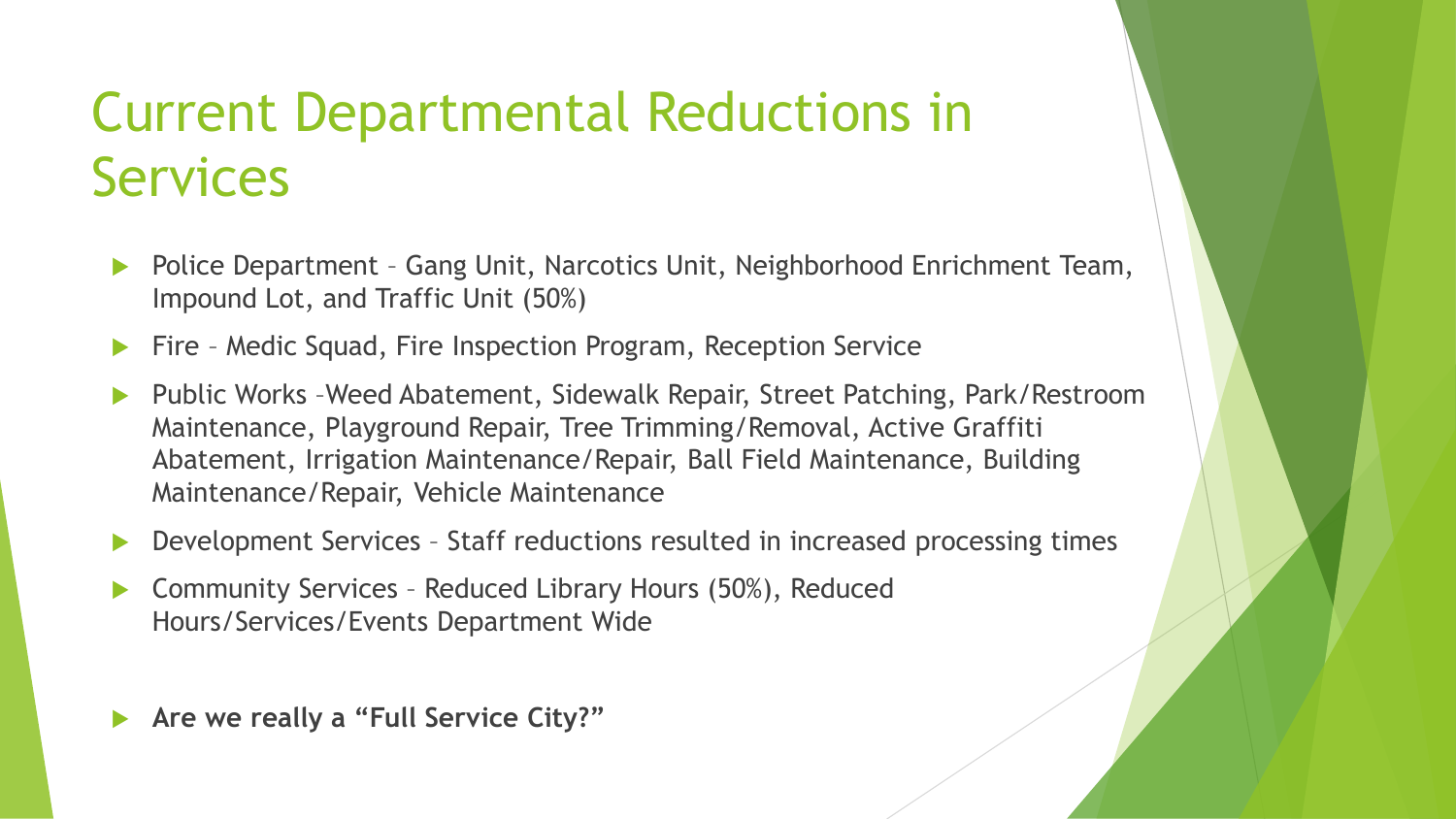#### Measures In Progress

- $\blacktriangleright$  Fee updates in all departments (all by mid-year)
- **Fire Implementation of Paramedic Subscription Program**
- Police Reestablishment of Tow Yard
- **Transient Occupancy Tax (TOT) increase November 2016 ballot**

 $\triangleright$  ANTICIPATED IMPACT = \$700,000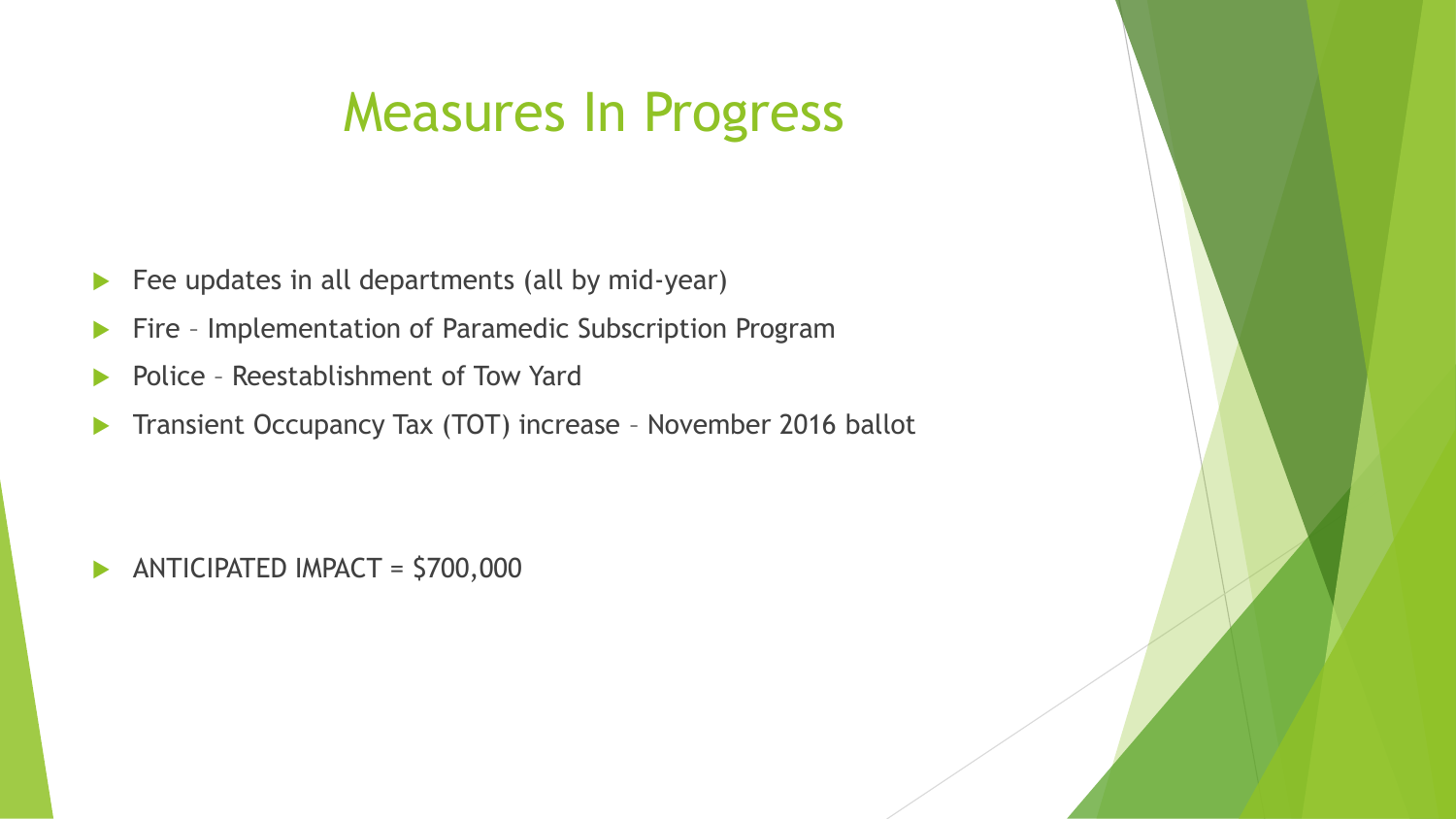#### Where does this leave us?

- Planned expenditure reductions and increased cost recovery will not fully close the gap.
- Additionally, the budget gap does not include other unfunded needs
	- ▶ Vehicle replacement
	- $\blacktriangleright$  Facility maintenance to the extent necessary
	- ▶ Capital needs in all departments
	- $\blacktriangleright$  Staffing needs for full service
	- ▶ Unfunded OPEB (Other Post Employment Benefits)
	- Approximately \$4,000,000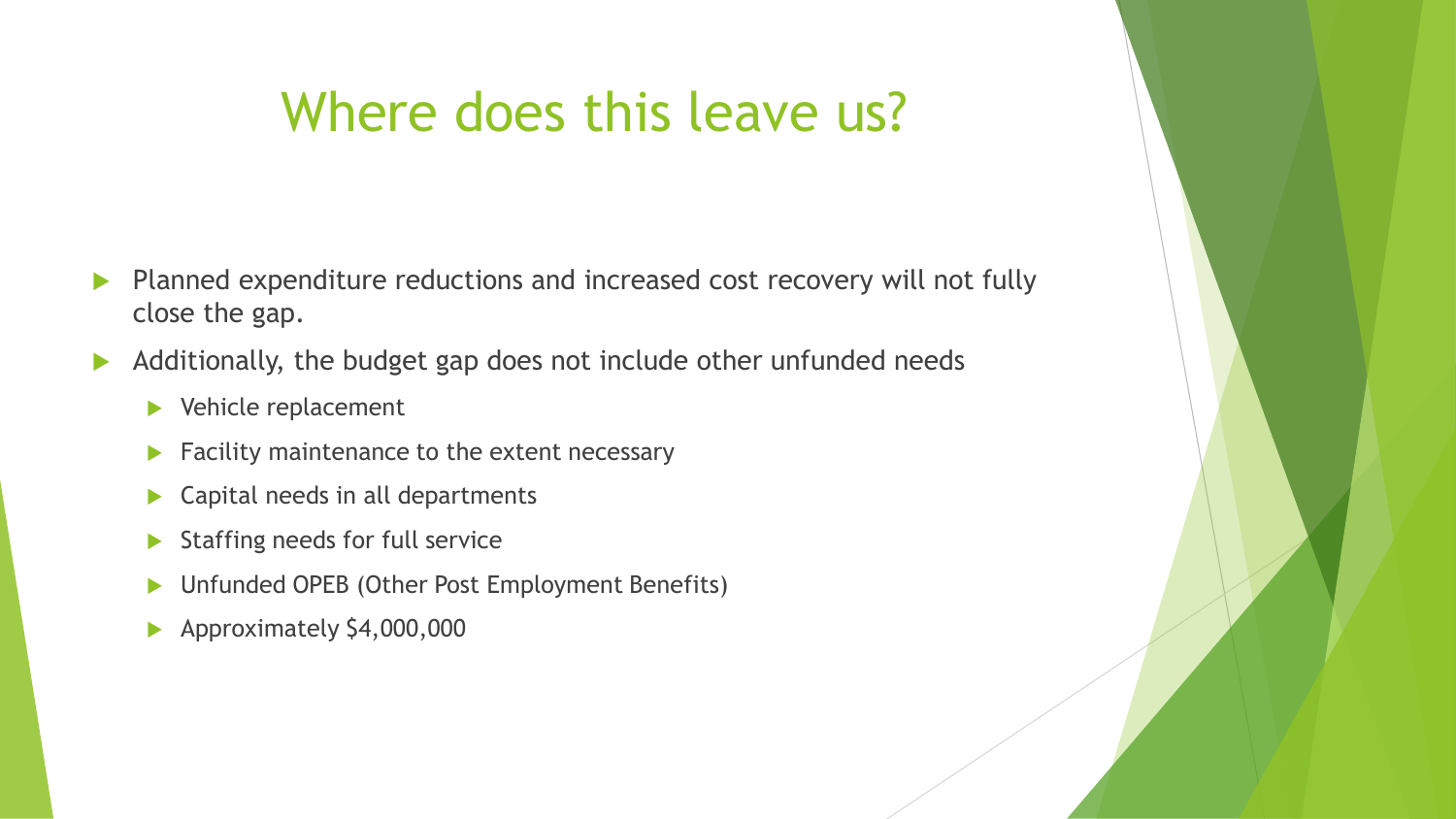## Where do we go from here?

- Expenditures & staffing levels have been to cut to a level that is roughly 75% of FY 2008-09 levels.
- We are maintaining service levels minimally and are operating in a "reactive" manner, rather than "pro-active" for all other needs.
- Expenditures cannot be further reduced in any significant way without additional staffing and service reductions.
- If the City is to remain a "full service" city, we must find a way to provide sufficient revenue to be such.
- Allow Colton residents to choose their level of service?
	- **BALLOT MEASURE**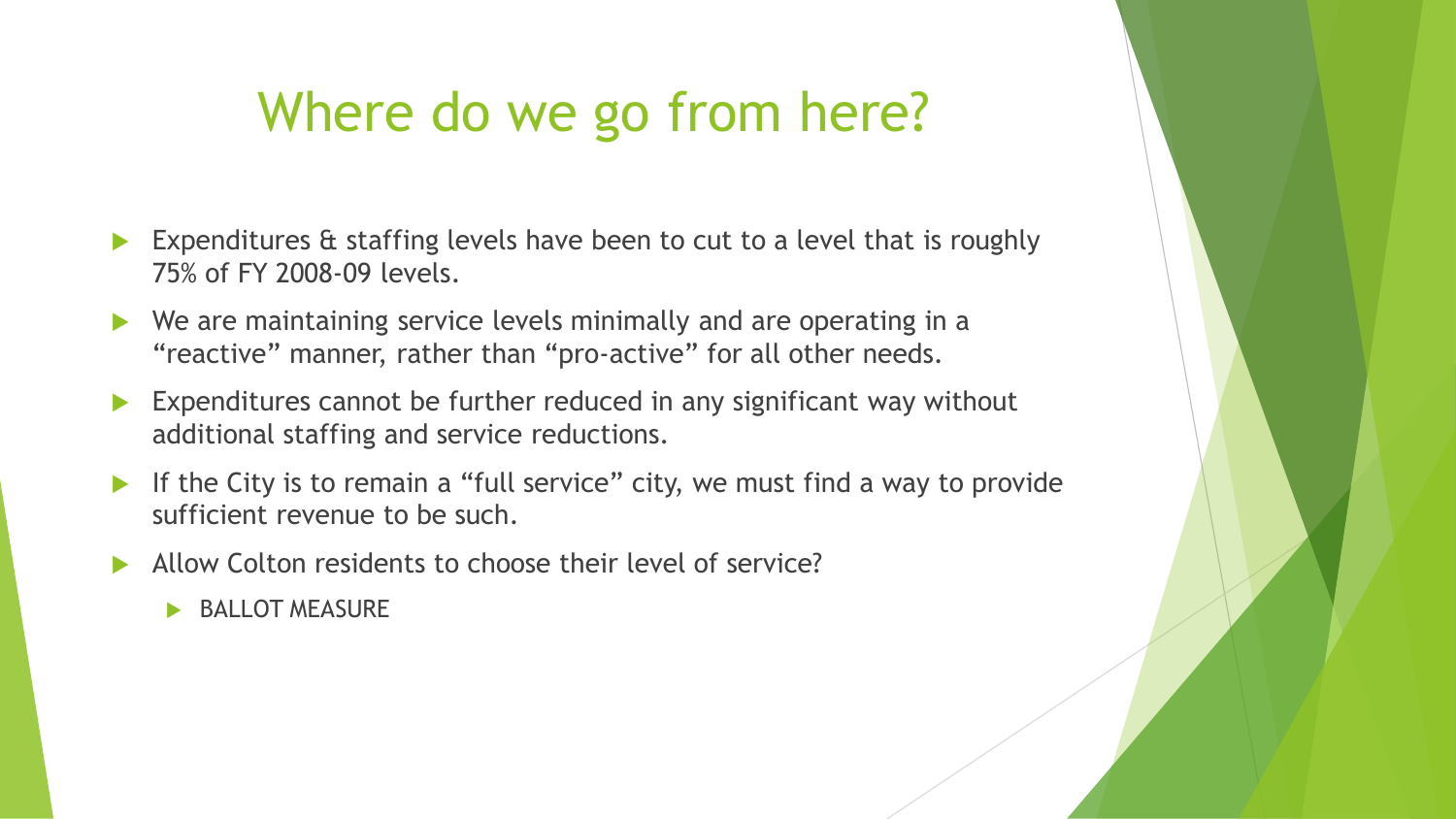# Ballot Measure Options

- Utility Users Tax (UUT)
	- **Advantages** 
		- **Provides a steady, dedicated, reliable source of additional revenue to provide service**
	- **Disadvantages** 
		- Direct financial impact on residents
- Parcel Tax
	- **Advantages** 
		- **Provides a steady, dedicated, reliable source of additional revenue to provide services**
	- **Disadvantages** 
		- Direct financial impact on residents
		- $\blacktriangleright$  Requires study to determine appropriate tax per parcel
		- **Long implementation period**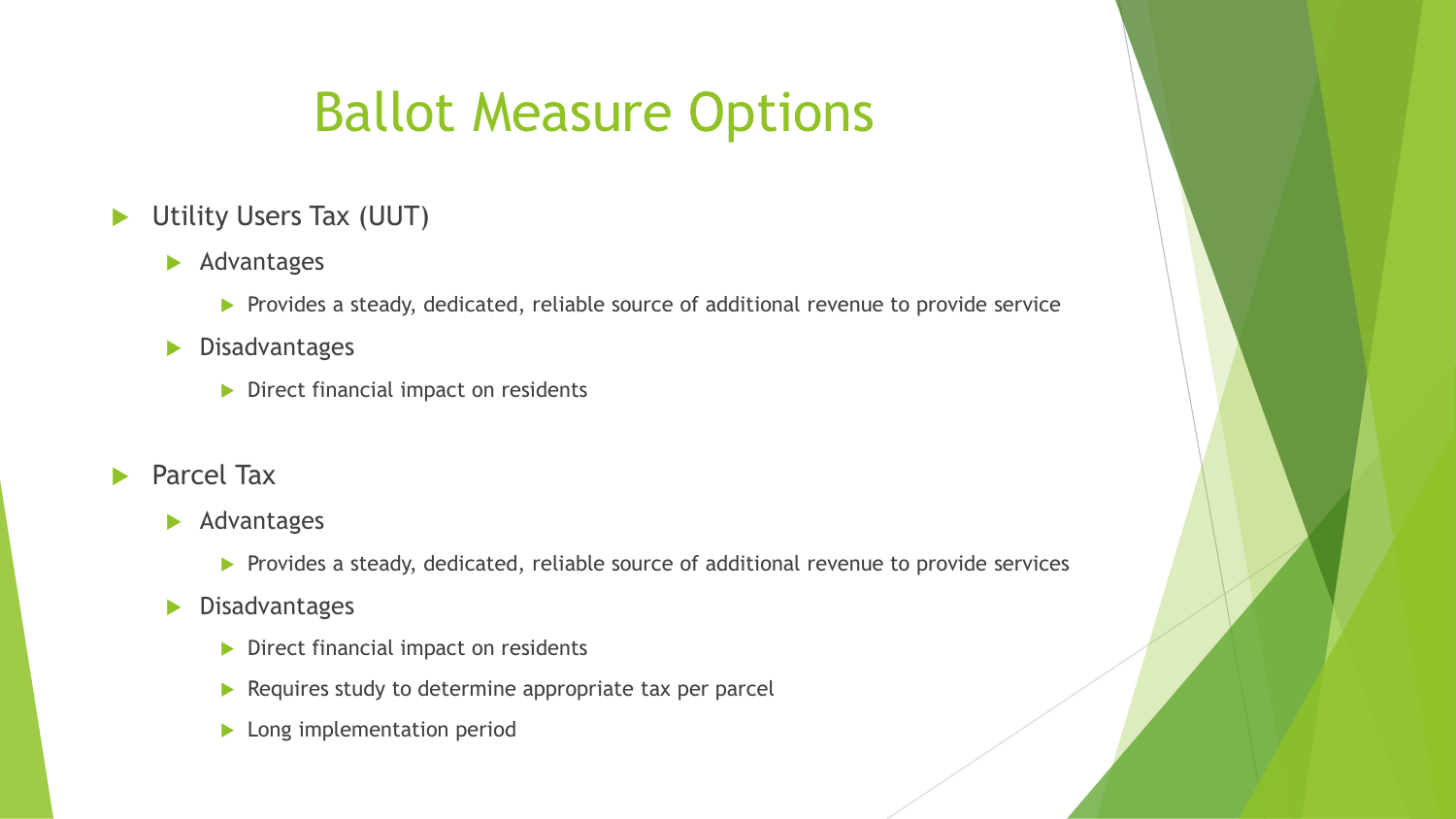#### **Ballot Measure Options (continued)**

- Transactions & Use Tax/Sales Tax
	- **Advantages** 
		- $\blacktriangleright$  Provides a steady, dedicated, reliable source of additional revenue
		- $\triangleright$  Tax on transactions more proportional in impact to residents
	- **Disadvantages** 
		- $\blacktriangleright$  Disincentive to business
		- ▶ Direct Impact to Residents Residents will be taxed on major purchases (Ex. Vehicles) even if the purchase is made outside of Colton
- **Increase General Fund Transfer (GFT) from Electric** 
	- **Advantages** 
		- $\triangleright$  No direct financial impact to residents to provide needed City services
		- Recommend electric rate "freeze" for 5 years
	- **Disadvantages** 
		- Increased reliance on utilities may that fluctuate with usage and the market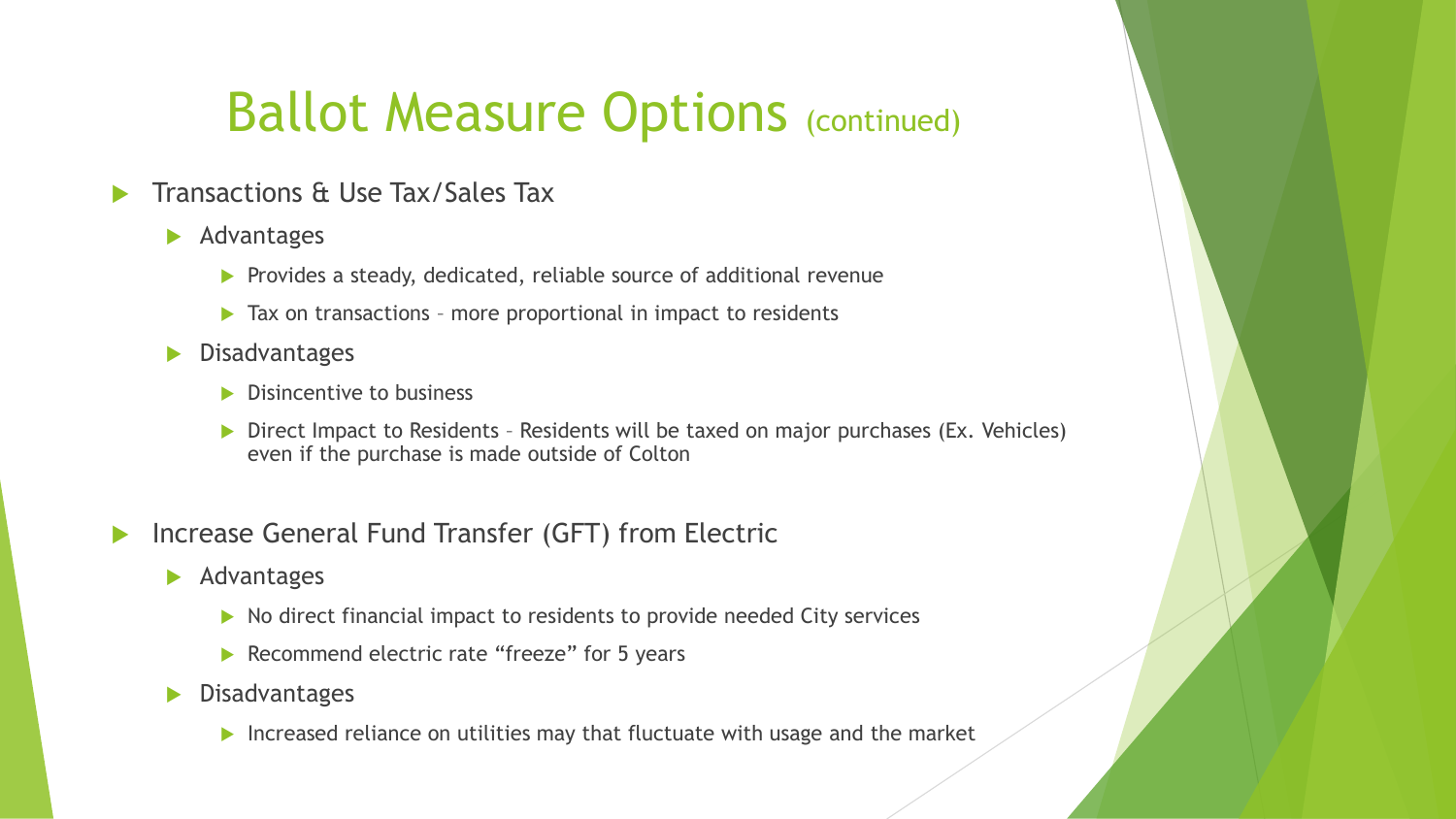#### Alternative Measures

Absent passage of a ballot measure, the reductions in staffing/services in the General Fund departments necessary to close the projected \$3.5M budget deficit would likely include:

- Admin Departments
	- ▶ Reduction of 5 positions (1 City Council Office, 1 City Clerk's Office, 1 Finance, 1 Human Resources, 1 Information Technology)
	- $\triangleright$  \$50K Reduction in City Attorney Contract
- ▶ Police Department 14 Officers
- Fire Department 9 Positions (Closure of 1 Fire Station)
- **Community Services** 
	- Elimination of ALL Community Special Events
	- Program Eliminations & Reductions
	- Facility Hour Reductions
	- Elimination of 1 Recreation Coordinator Position
- Public Works 4 Positions (Parks)
- Development Services 2 Positions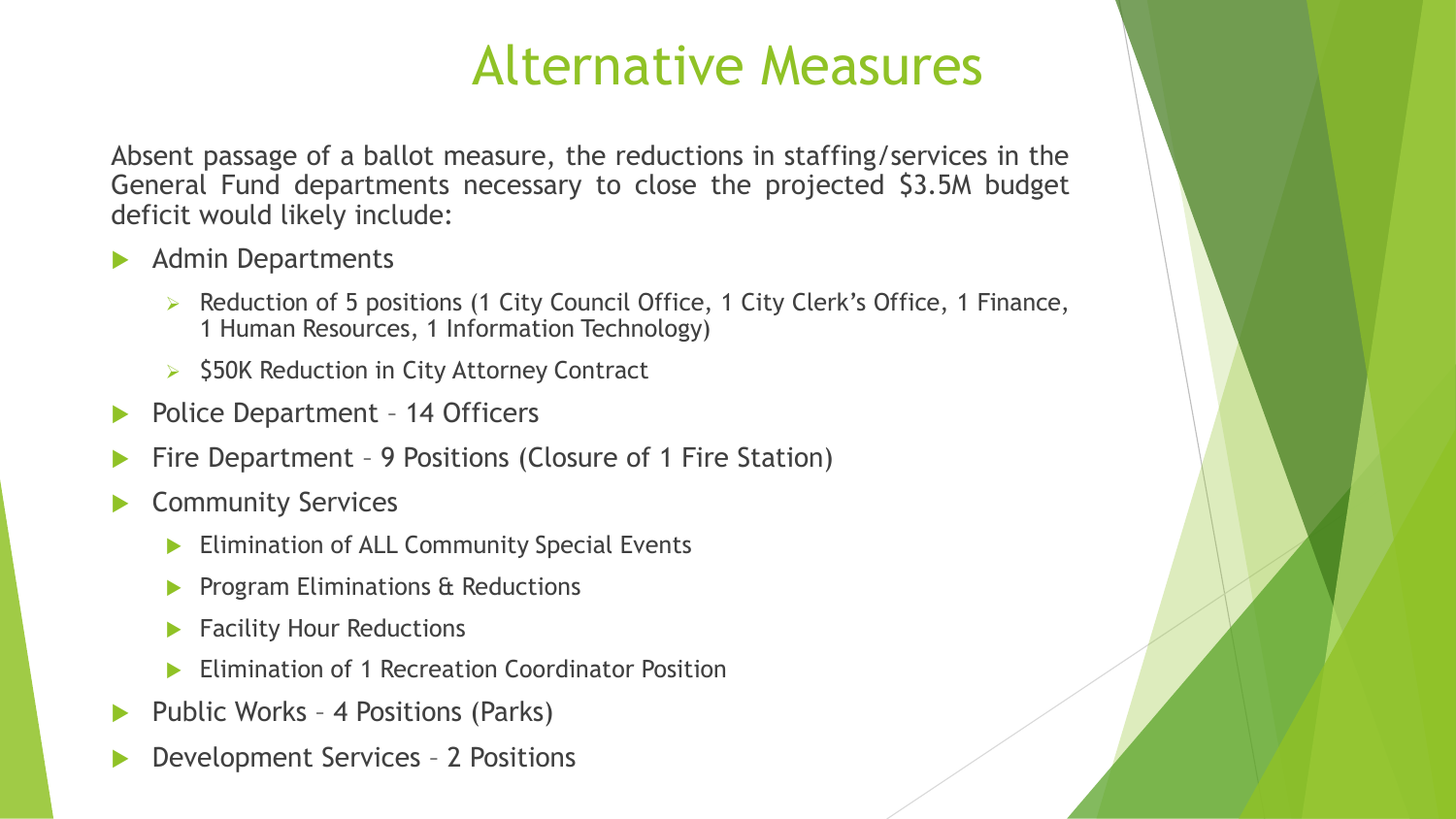# Finance Committee Recommendation

Bring forward resolutions to the November 3, 2015 City Council meeting to:

- Call a special election
	- Declare a "fiscal emergency" allowing staff to bring forward options for corrective action to close the current budget gap
- Authorize a ballot measure for April 2016 election
	- Utility Rate & City Service Stabilization Measure
		- Electric rate "freeze" for 5 years
		- Authorization of General Fund Transfer (GFT) from the Electric Utility of up to 20% annually, based on City Council approval during the yearly budget process to provide City services to rate payers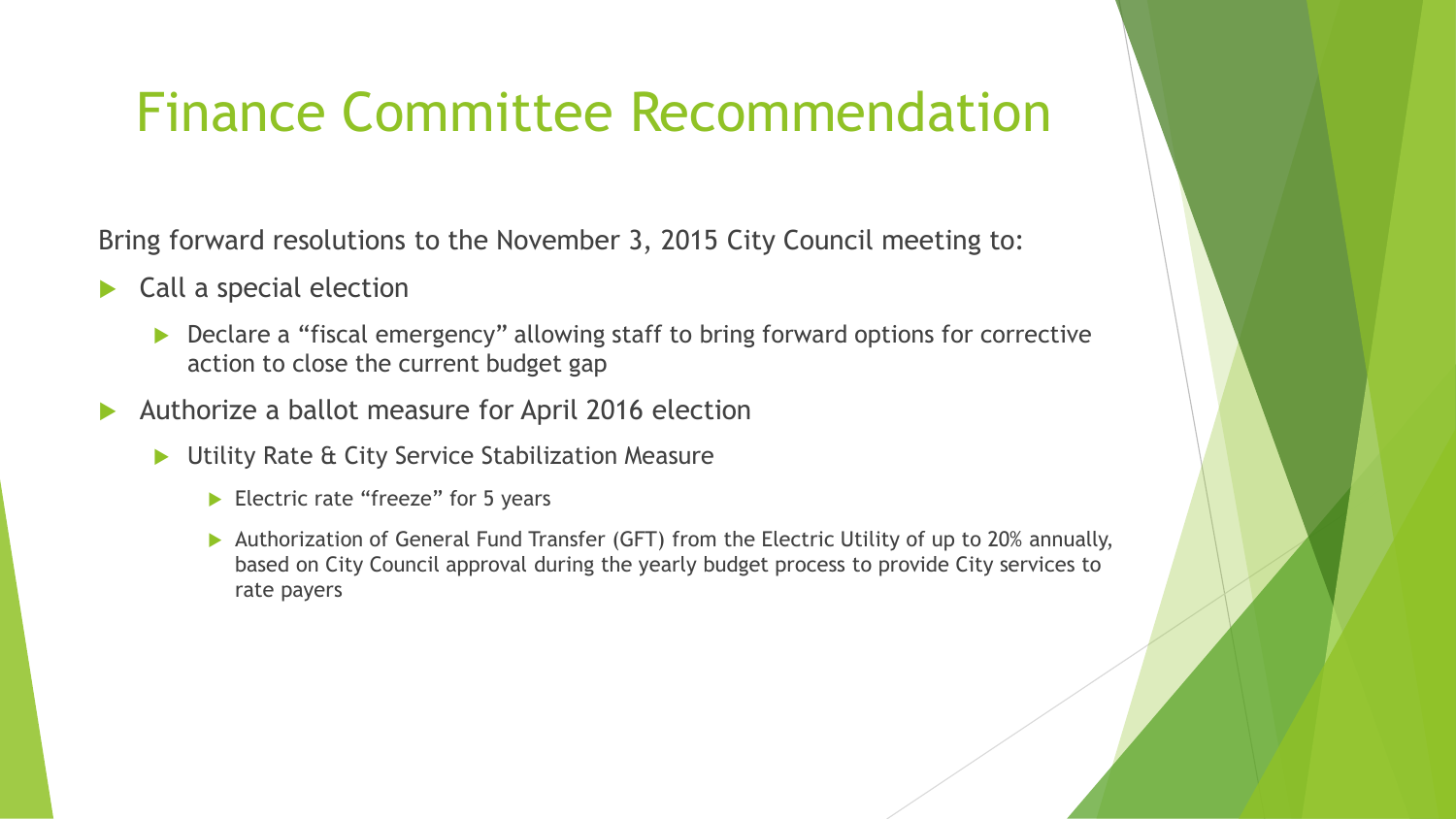# Why GFT?

- GFT's are a common way for cities to recover their investment in the utility
- GFT's are comparable to Edison franchise fees, equating Colton residents to "stock-holders"
- The CED is financially strong and an increased GFT does not in any way jeopardize the utility or rates
- Currently CED residential rates are below Edison rates, industrial rates are about the same and commercial rates are about 2% higher than Edison
- The GFT is a way to give back to the "stock-holders" and the community by way of providing needed services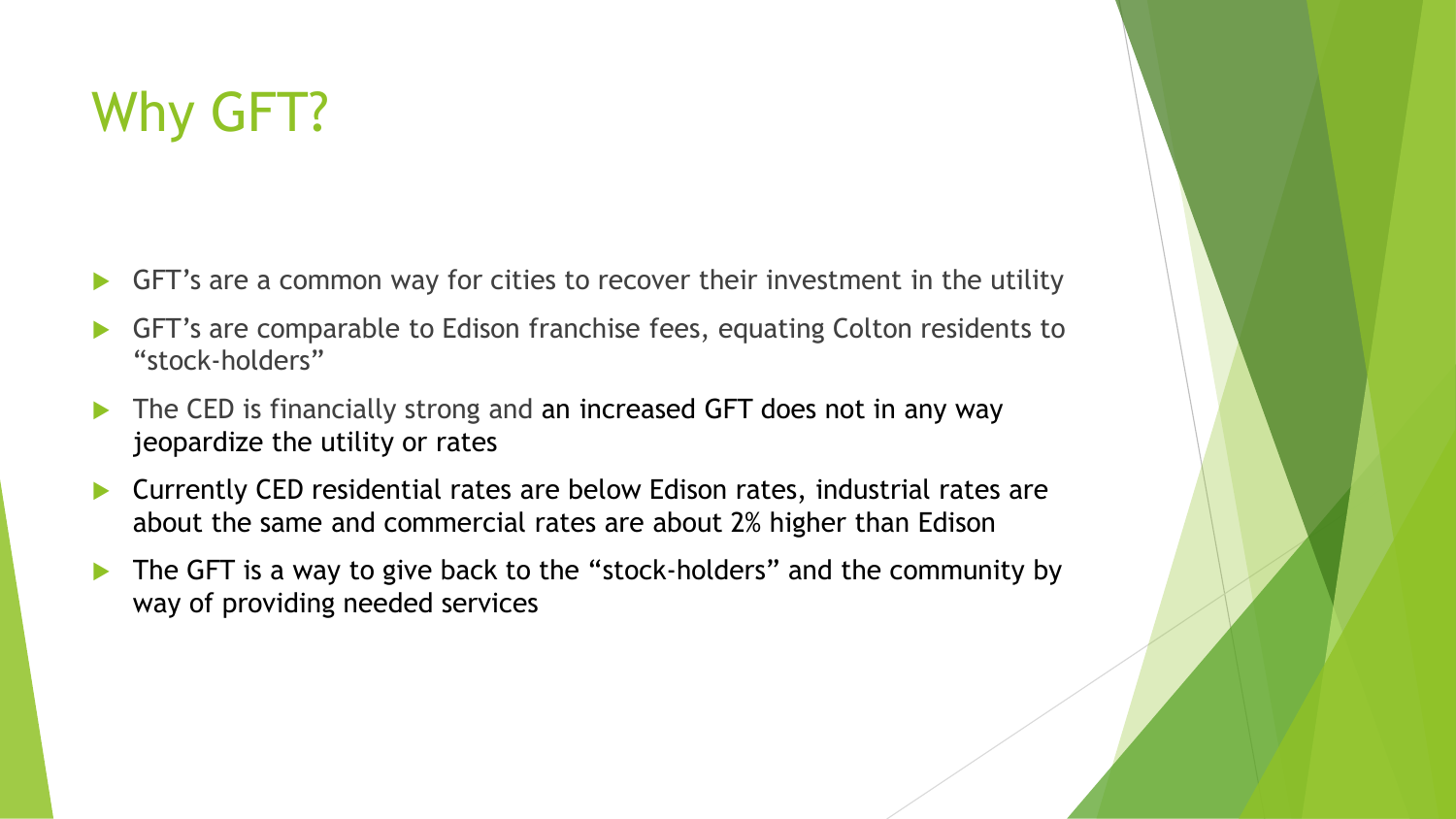# Impact on Electric Department

- As of June 30, 2015, CED has a Reserve Balance / Rate Stabilization Account of approximately \$44.6 million
- Of this \$17 million is restricted under the flow of funds ordinance
	- Additional major planned future obligations include:
		- $\triangleright$  \$1.5 million for the decommissioning of San Juan 3
		- \$2 million in loans to Howard Industries
		- \$4 million for major overhaul of Agua Mansa Power Plant (CED is trying to spread this over 3 years and fund with current revenues)
- This leaves approximately \$20 Million to keep rates flat for as long as possible With current financial projection through 2020-21, this amount is expected to grow
- CED's revenues are projected to increase as construction projects in the City come on line, while costs are projected to decline over the next 2 years due to the decommissioning of San Juan 3.
- In FY 2014-15 CED had \$61.2 million in Revenues and \$57.1 million in Expenditures
- The recommended GFT increase would result in up to \$4.8 million in additional costs to CED.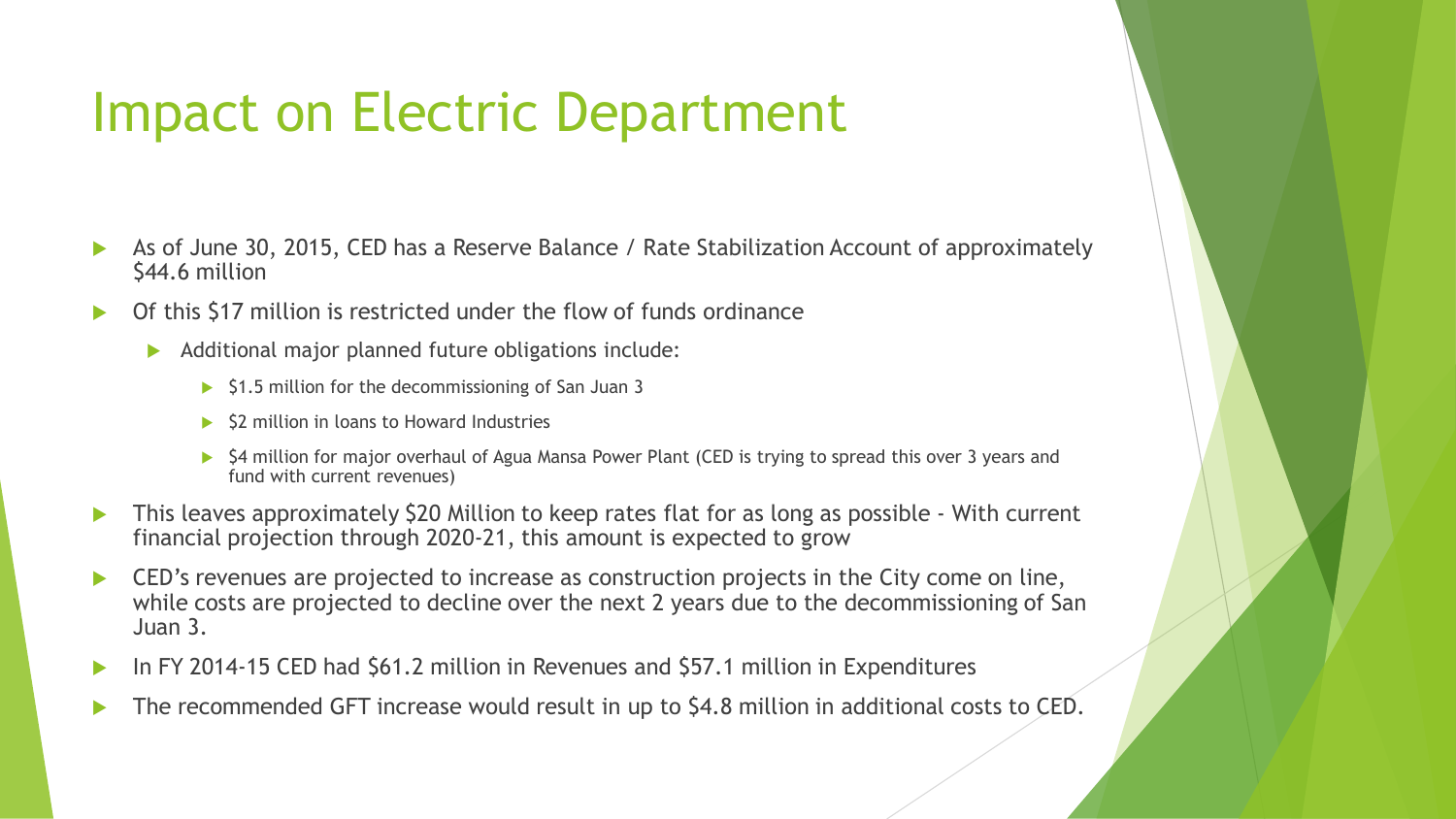# How does Colton's GFT compare to Other Cities?

|                | <b>GFT</b> | <b>UUT</b> |
|----------------|------------|------------|
| <b>LADWP</b>   | 8.0%       | 10.0%      |
| Azusa          | 12.5%      | 4.0%       |
| Riverside      | 11.5%      | 6.5%       |
| <b>Banning</b> | 10.0%      | $0\%$      |
| Colton         | 12.39%     | 0%         |